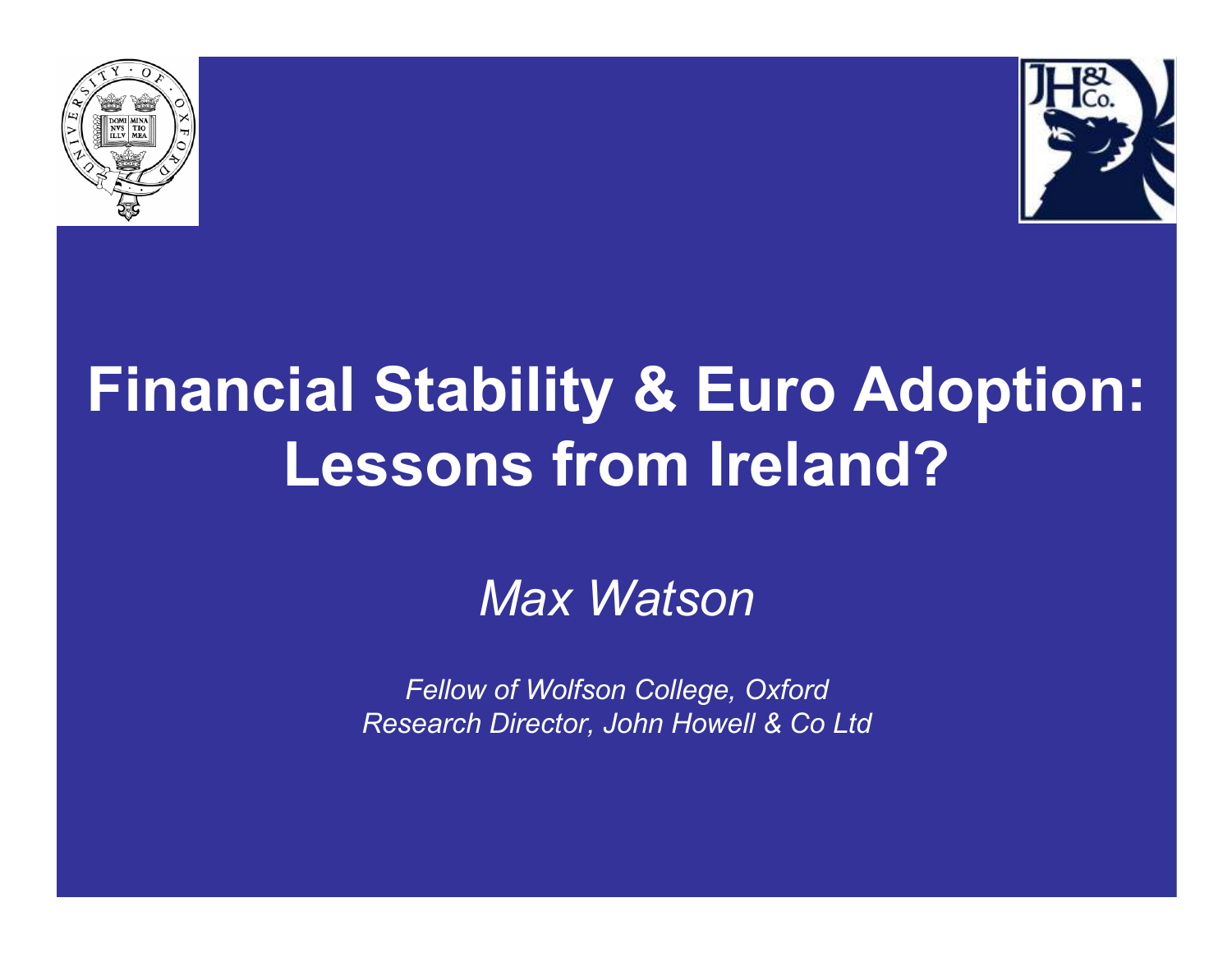





- **1. Why Ireland?**
- **2. Global and euro setting**
- **3. Financial trends in Ireland**
- **4. Bank governance issues**
- **5. Domestic policies**
- **6. Lessons for others?**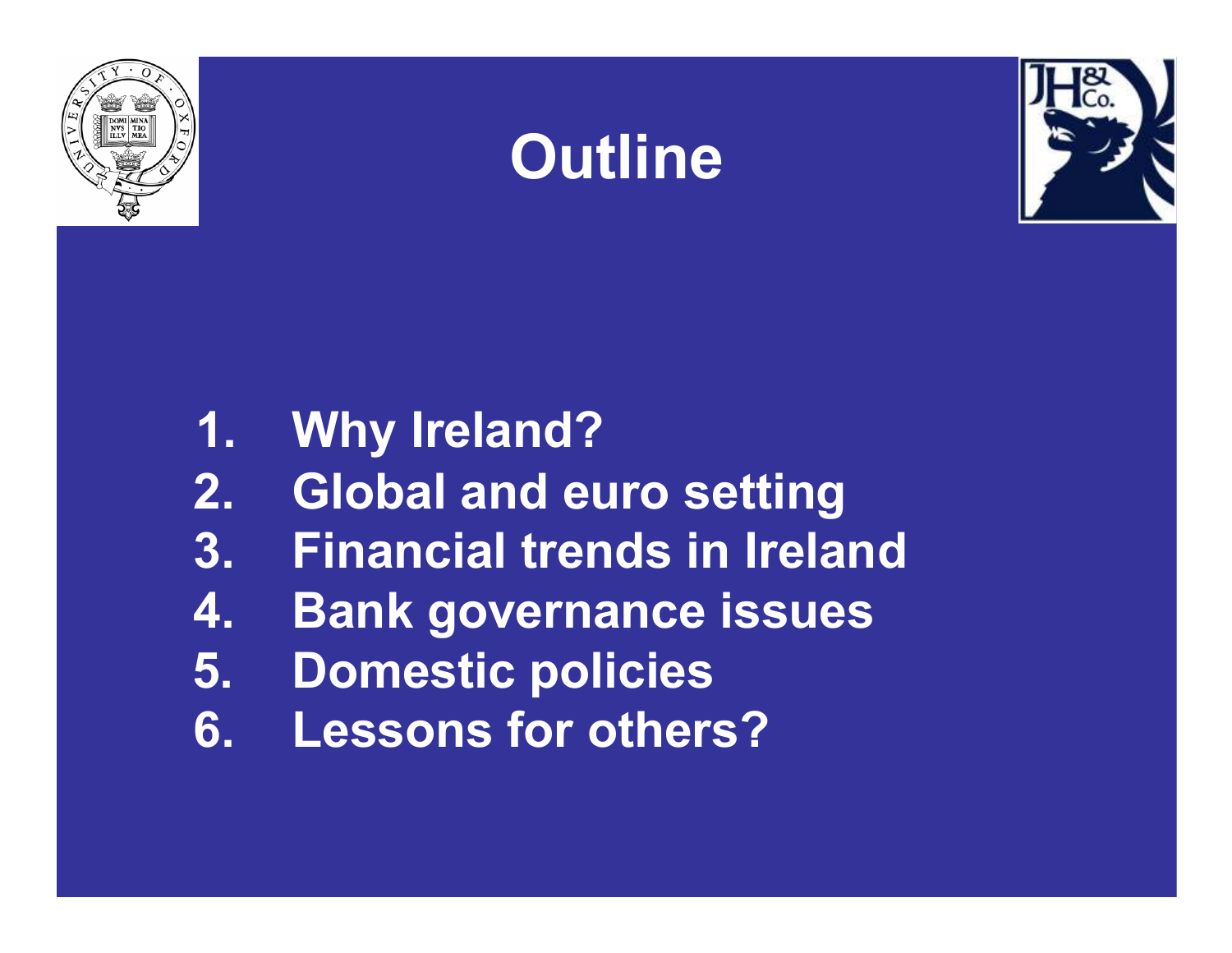

# **Why Ireland?**



**Ireland was the 'poster child' of EU convergence, rising from poorest (1973) to 2nd richest EU member**

**After euro adoption it underwent a severe financialboom & bust, triggered proximately by global crisis, with blanket bank guarantee & major intervention**

**Why did Ireland suffer so badly: what are lessons?**

**Regling-Watson report commissioned by Minister Lenihan in Feb. 2010 to analyse global and domesticsources of crisis and explain to Irish parliament**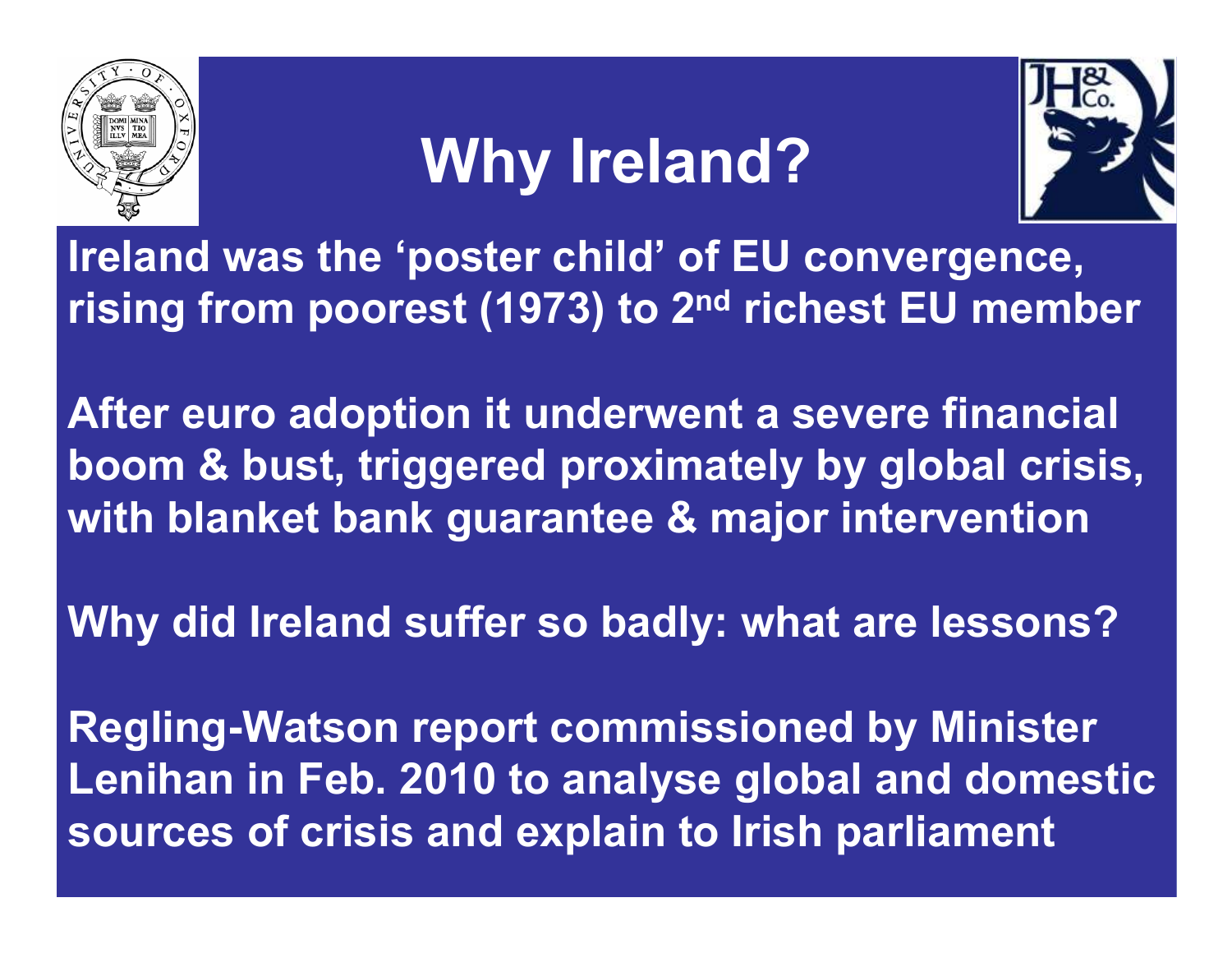

# **Global Conditions**

#### Long-term interest rates in percent\* Broad money and GDP\*





*Source: OECD*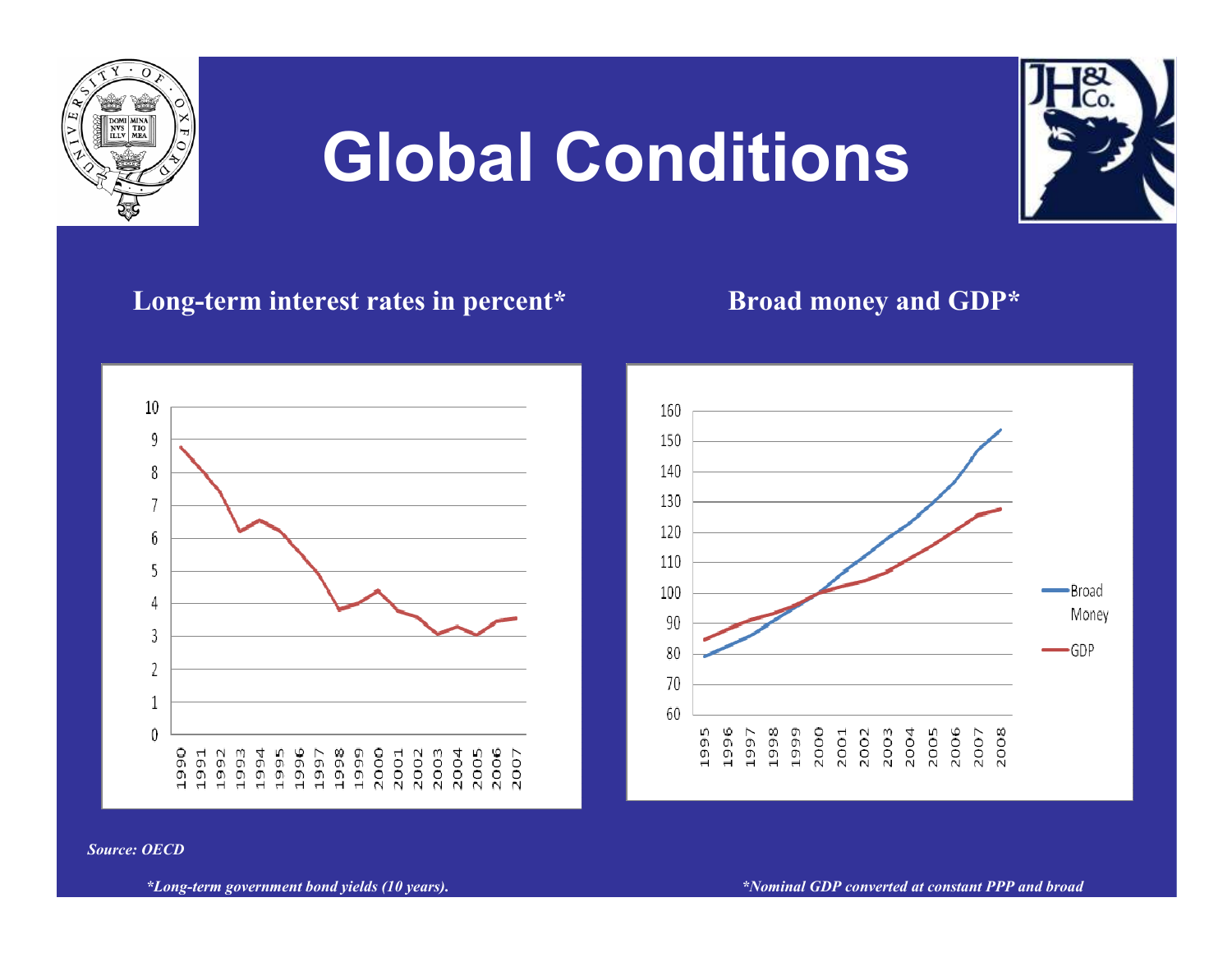

#### **Euro Area Conditions**

#### **Real short-term interest rates\***



**\*3-month interbank interest rates deflated by the harmonised index of consumer prices.**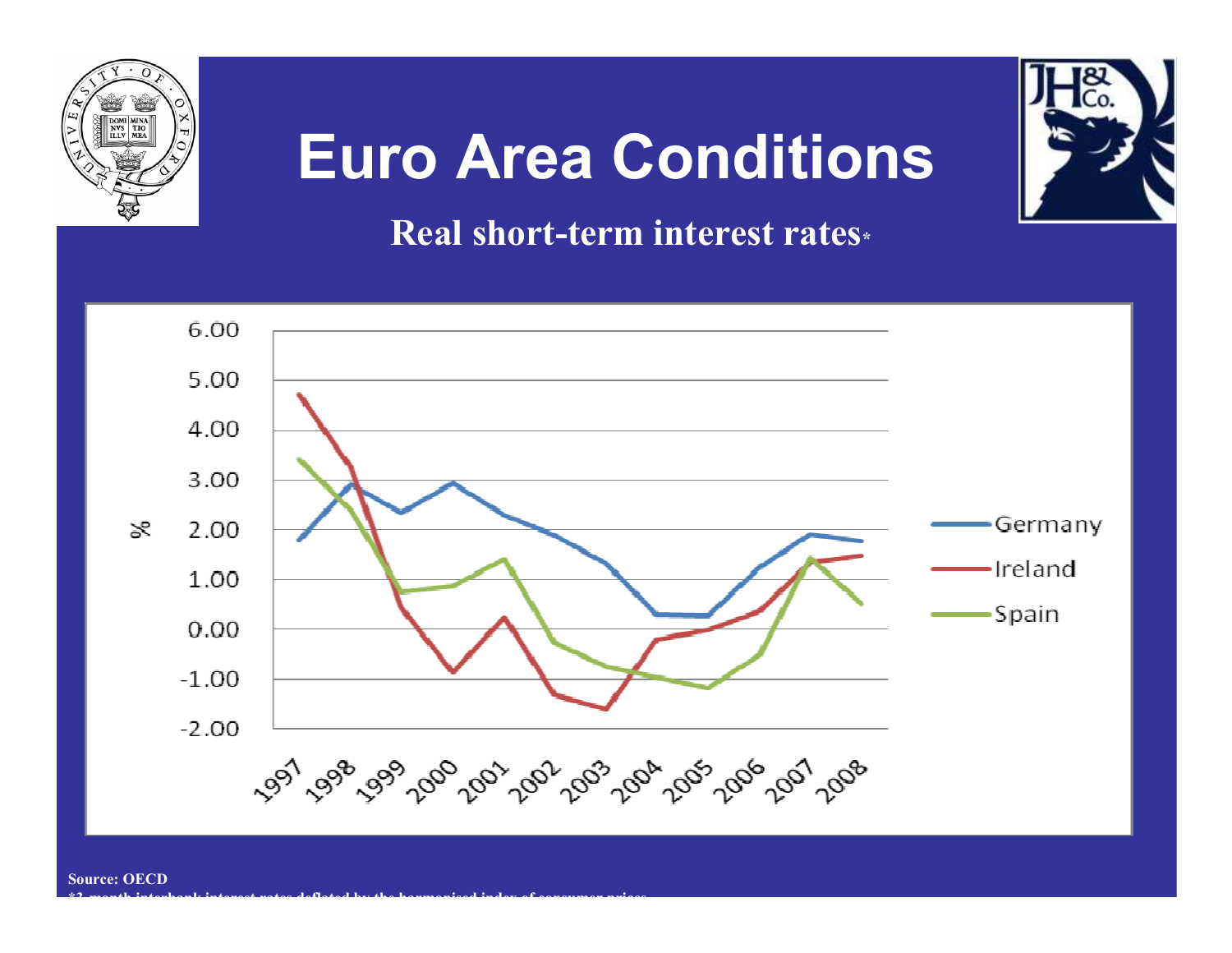

**Source: IMF**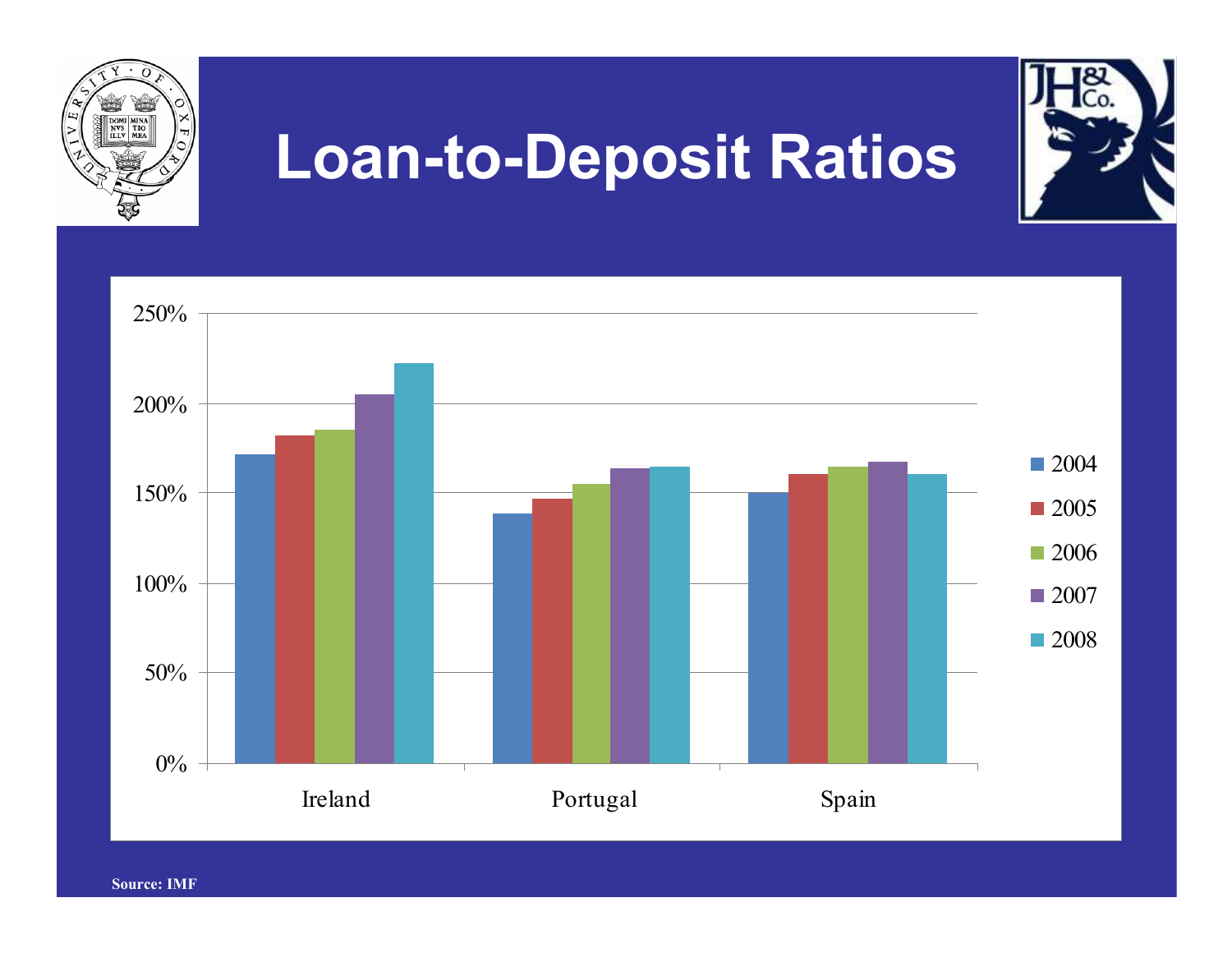

### **Global and Euro Setting**



**This setting featured a confluence of** 

- •**easy global monetary, fiscal & financial setting**
- • **euro monetary conditions were easy relative toIreland's cyclical position**
- • **EU/euro boost to financial integration in terms of wholesale market funding and competition**
- •**lower risk premia accompanying euro adoption**
- $\bullet$ **Basel trend to rely on market, ignore liquidity**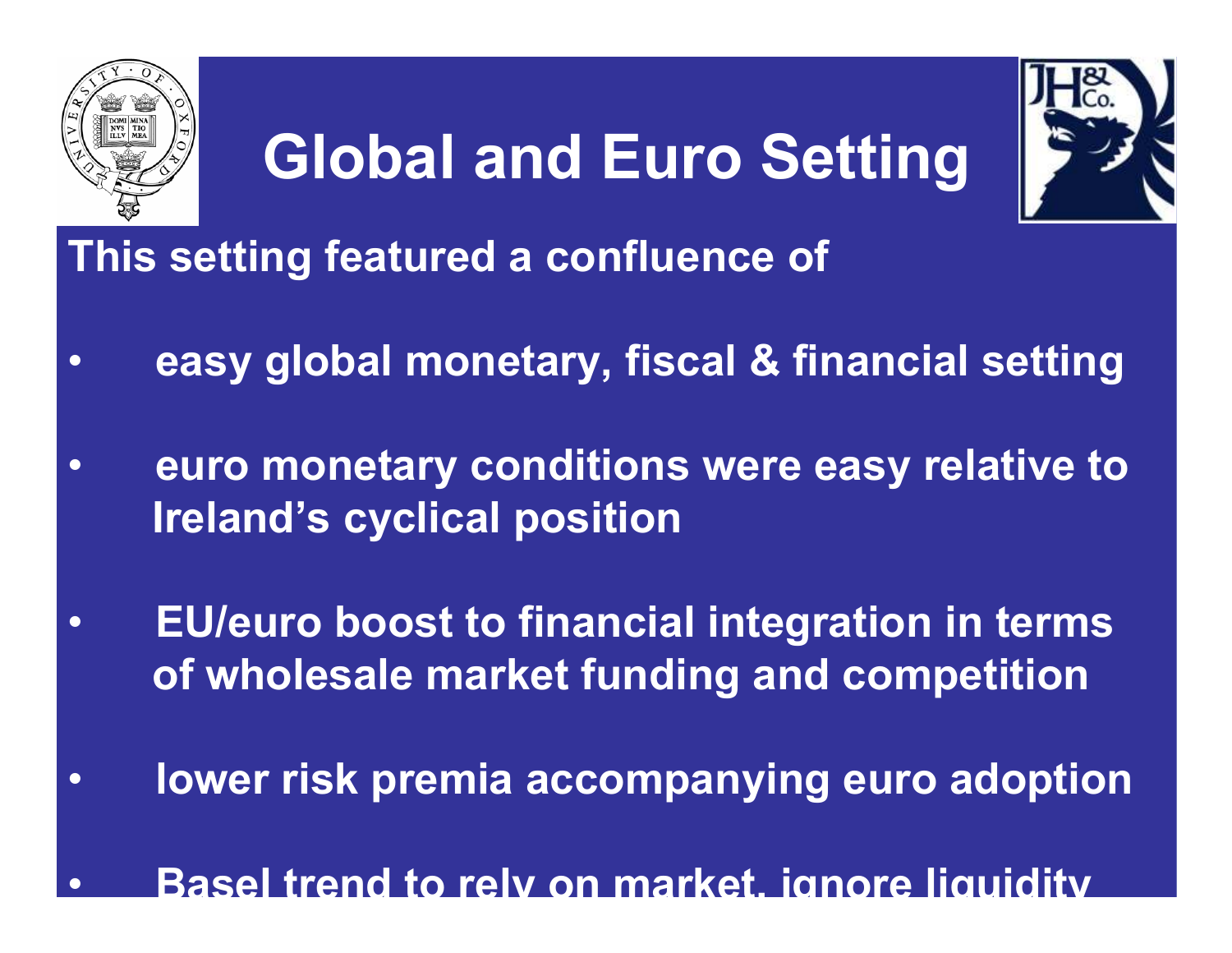

**Source: Central Bank of Ireland Includes subsidiaries of foreign banks in IrelandIncludes securitised residential mortgages**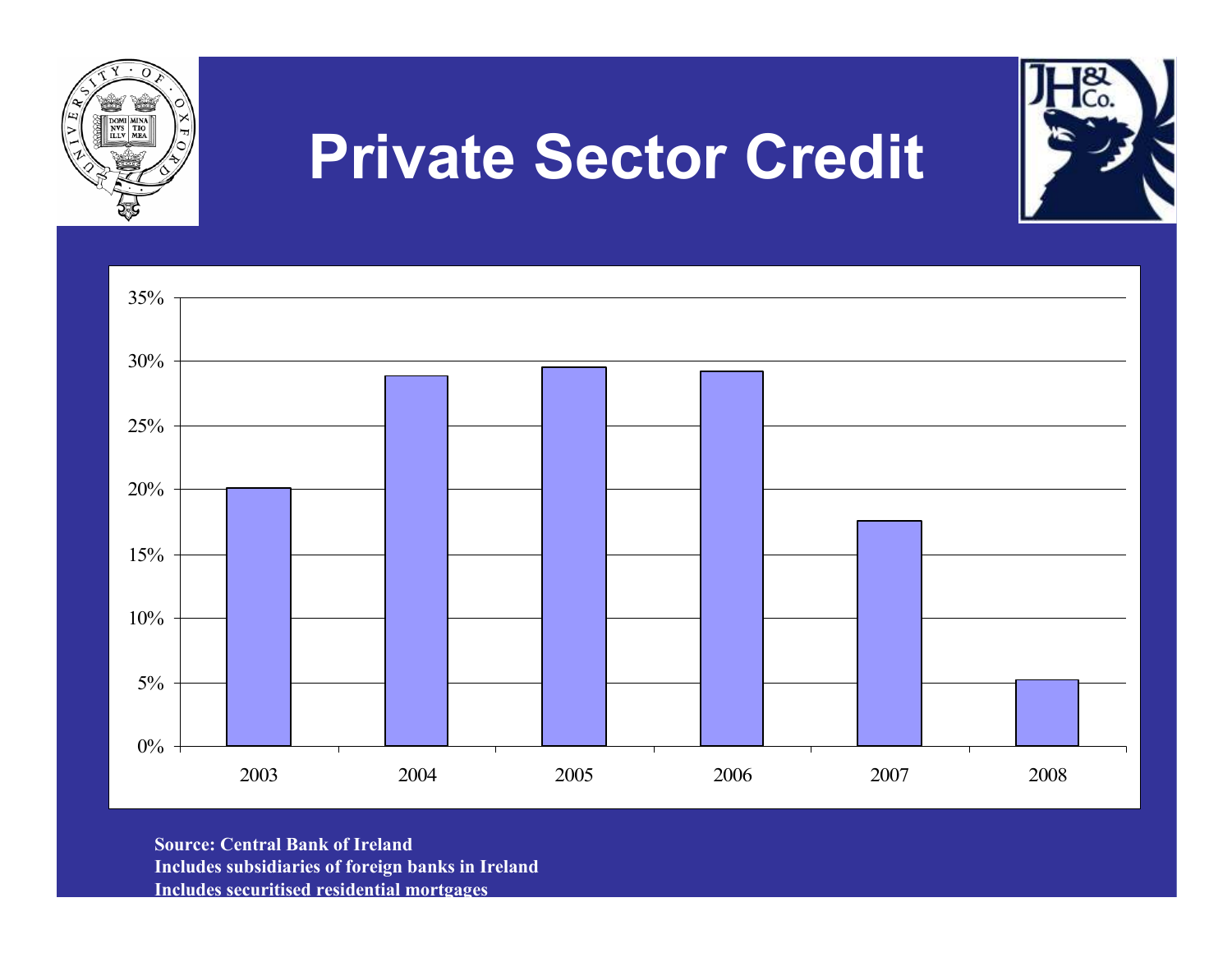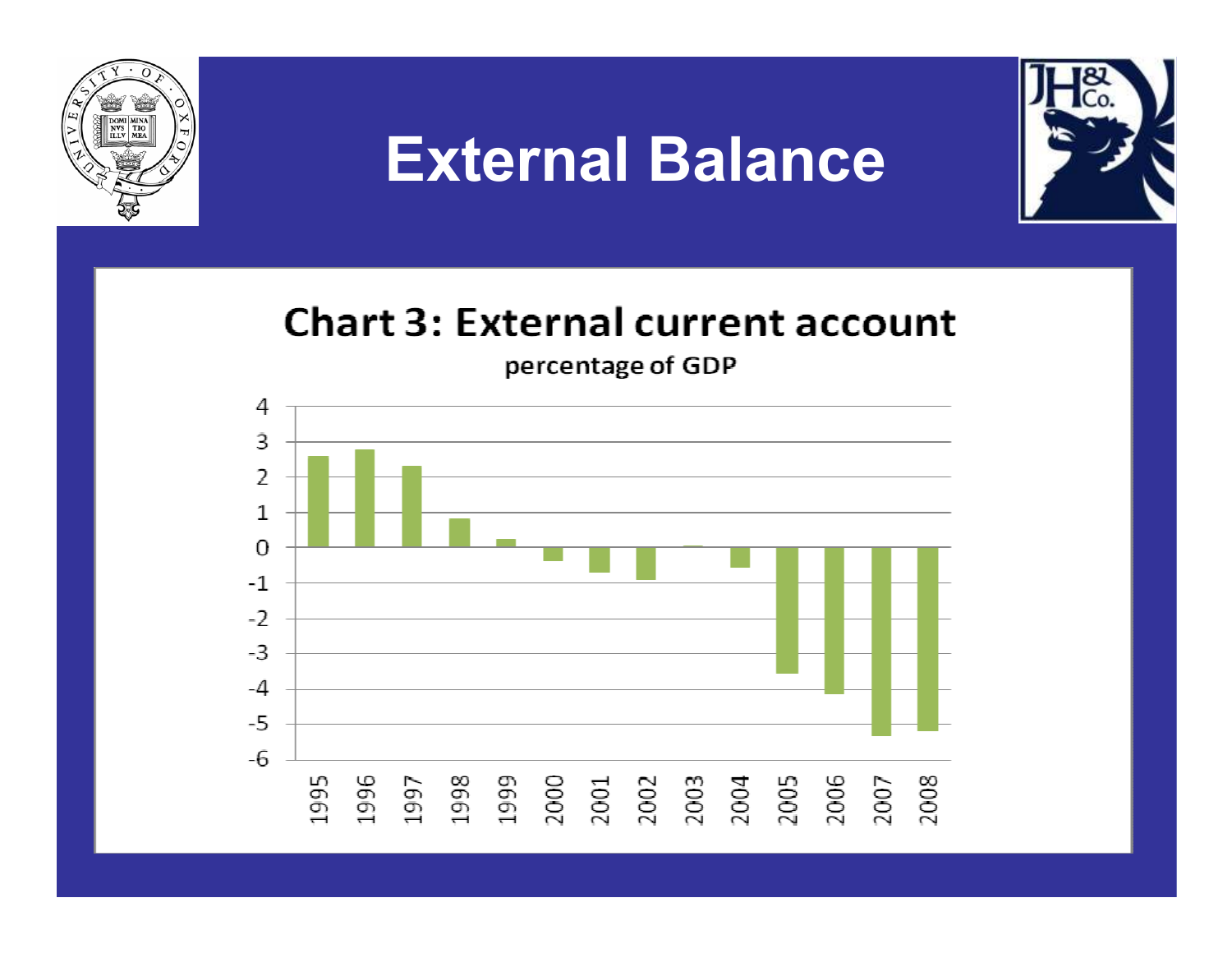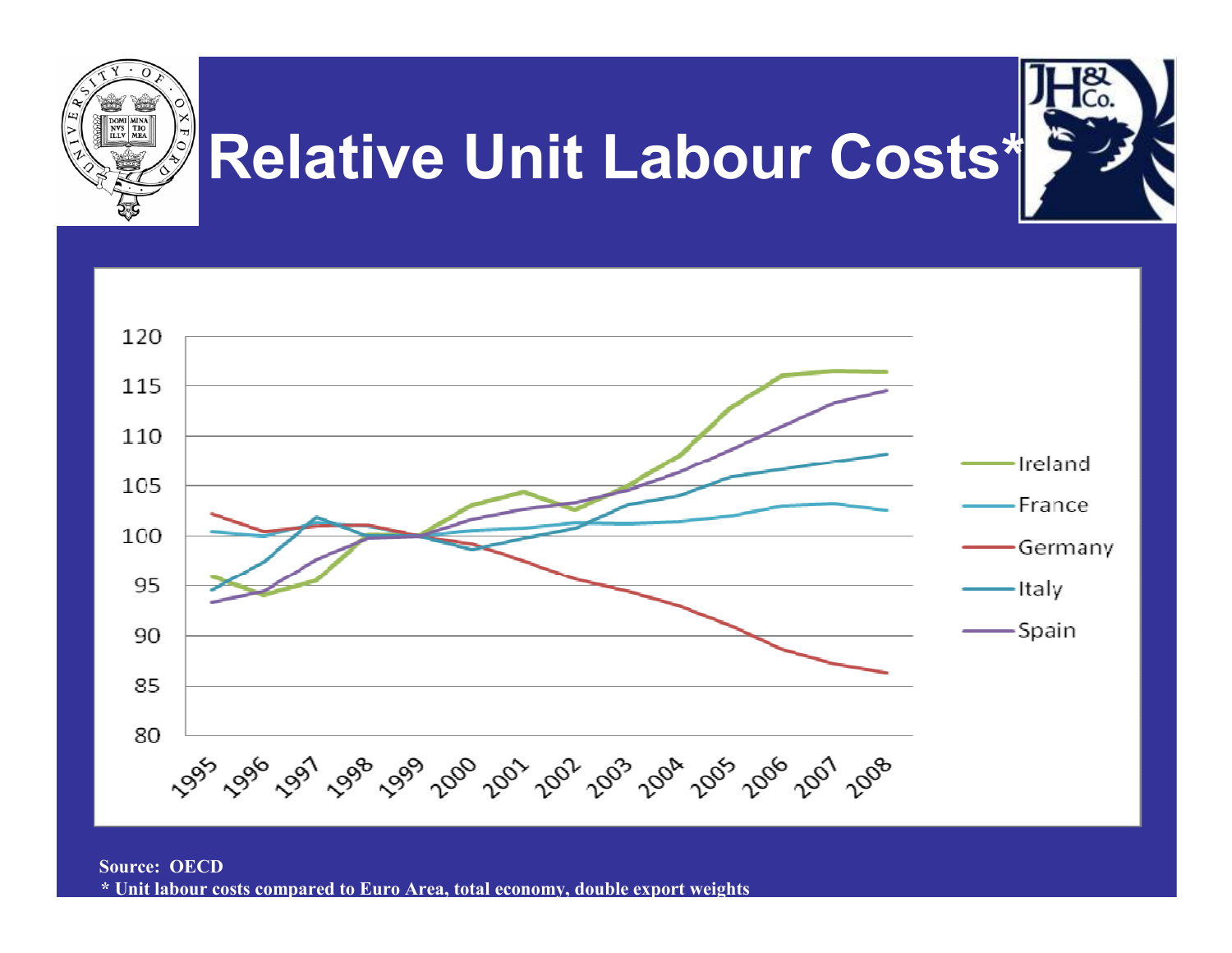

# **Financial Trends in Ireland**



**A rapid expansion of credit and a shift into current account deficit were a natural result**

**An expansion of credit specifically to the property sector was also to be expected (as euro area factors amplified trends evident in many global markets)**

**A competitiveness loss with the rest of the euro area was the equilibrium mechanism to slow this boom**

**In this setting, the challenge for bank governance was to avoid excessive risk taking; while for fiscal and prudential policies it was to dampen the cycle**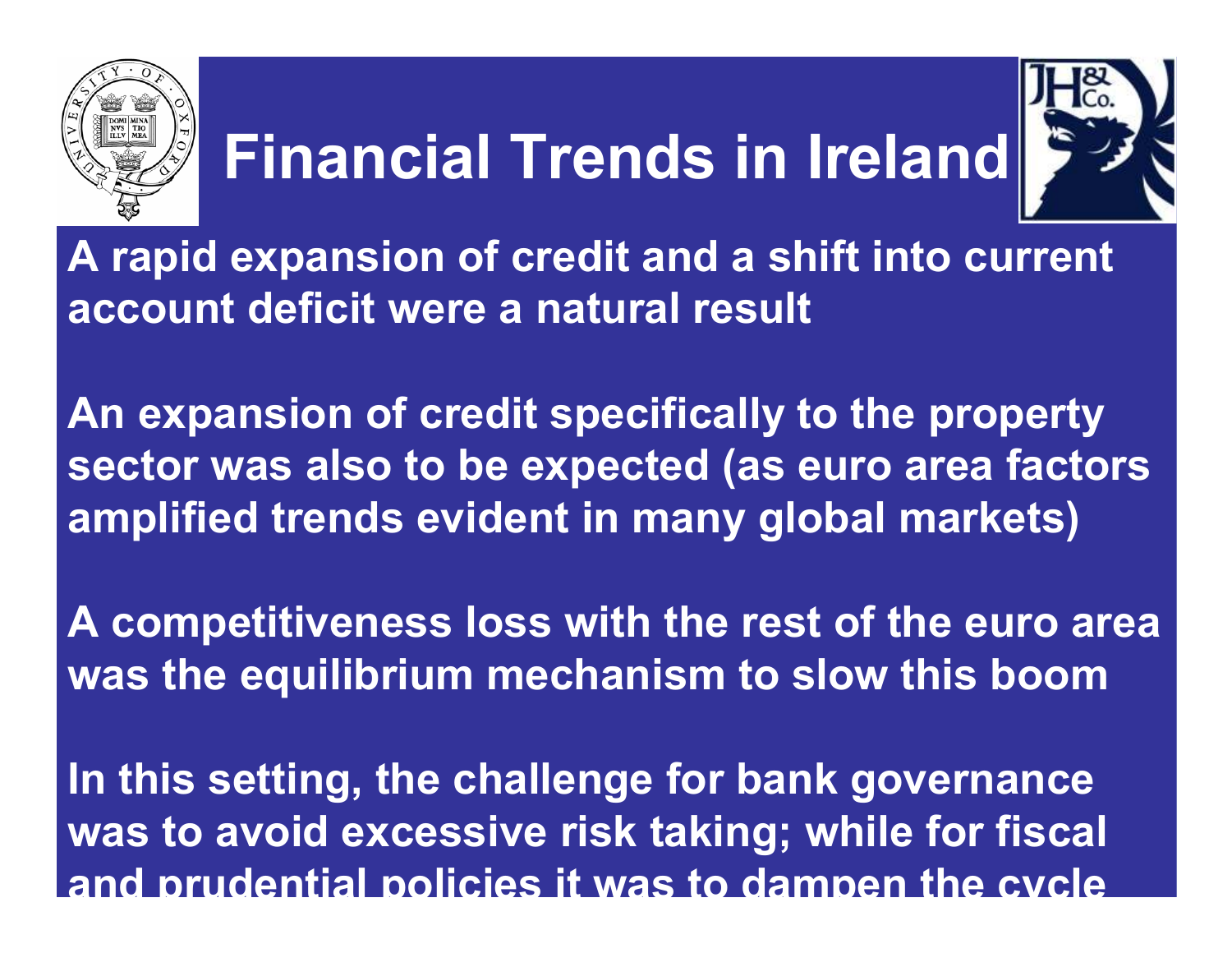

**\*Loans are at group level and so include foreign lending as well as domestic lending Source: Annual Reports Bank of Ireland data are for the financial year ending March in the following year**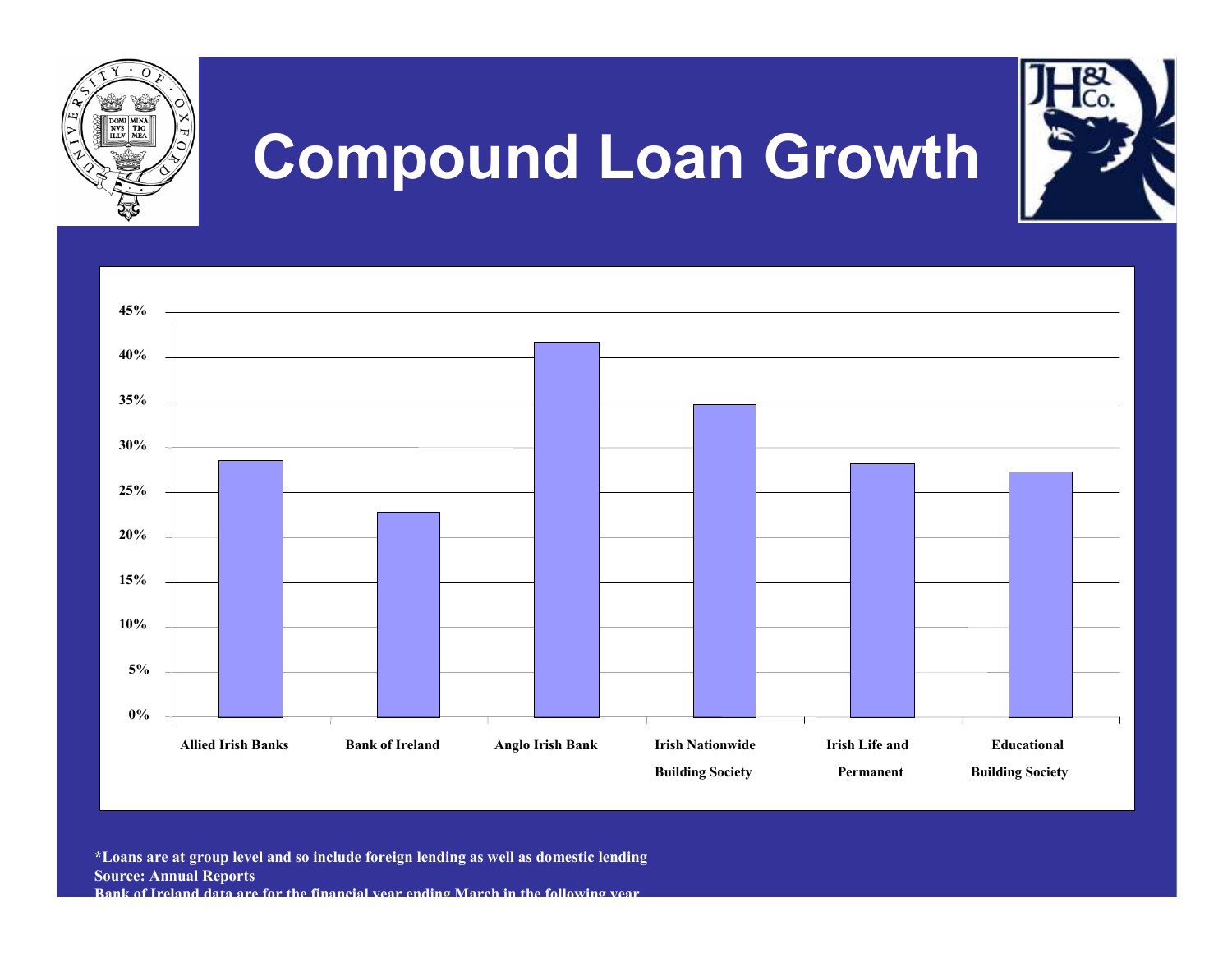

**\* Loan to deposit ratio calculated at group level, incl. foreign loans and deposits. Source. Annual Reports All data at December 2006, except Anglo Irish Bank data September 2006 and Bank of Ireland data March 2007**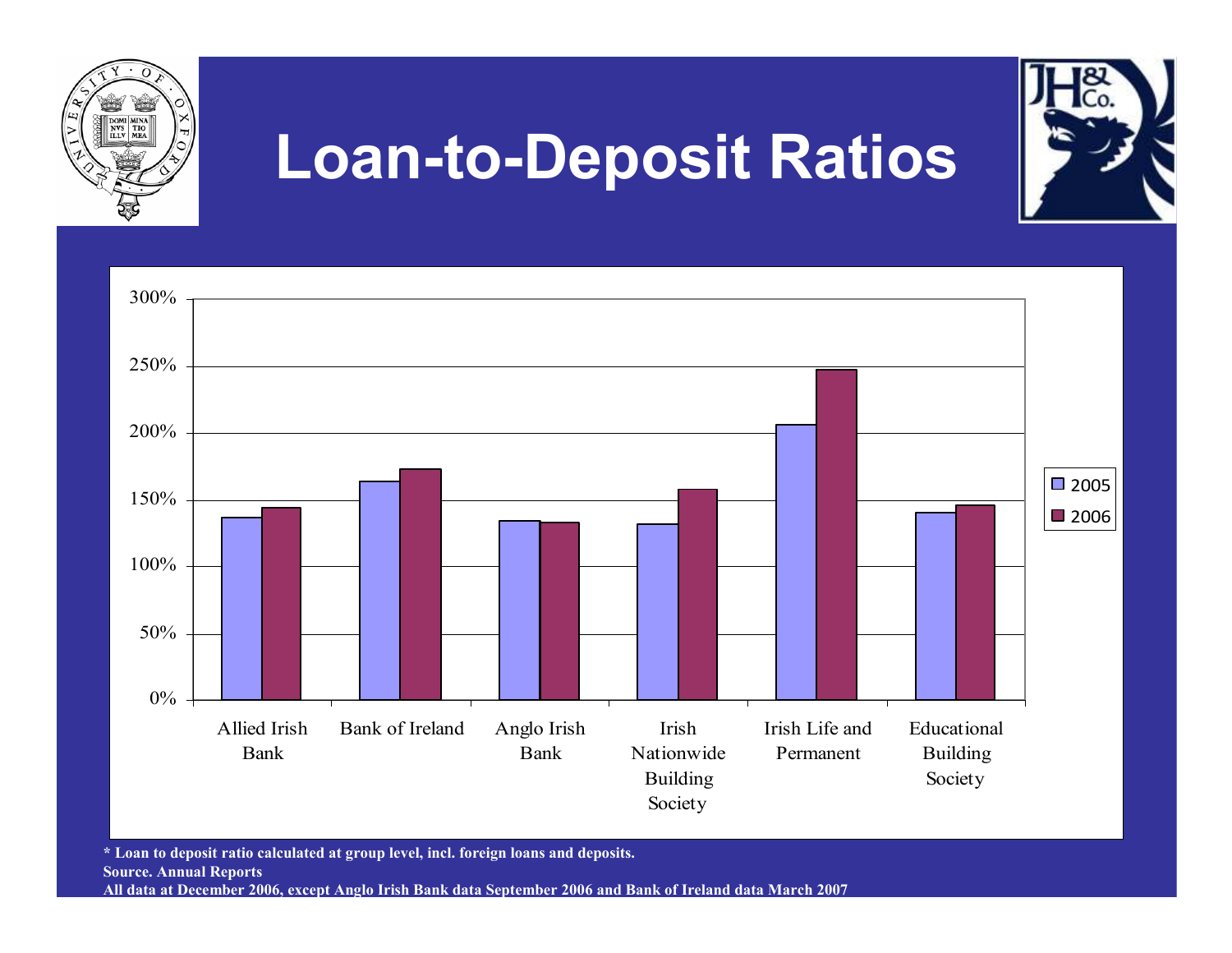

### **Loan to Value (Mortgages)**



LTV rates -- first time buyers LTV rates -- all loans 100% 100% 90% 90% 80% 80% 70%  $\Box$  100% LTV 70% **□ 100% LTV** ■ 95-99% LTV 60% ■ 95-99% LTV 60% □ 91-95% LTV □ 91-95% LTV 50% 50% □ 81-90% LTV □ 81-90% LTV 40% **■ 71-80% LTV** 40% ■ 71-80% LTV  $\blacksquare$  <70% LTV 30%  $\Box$  <70% LTV 30% 20% 20% 10% 10% 0% 0% 2004 2005 2006 2007 2004 2005 2006 2007

**Loan-to-value for Irish residential mortgages, 2004-7 (Source: Central Bank of Ireland)**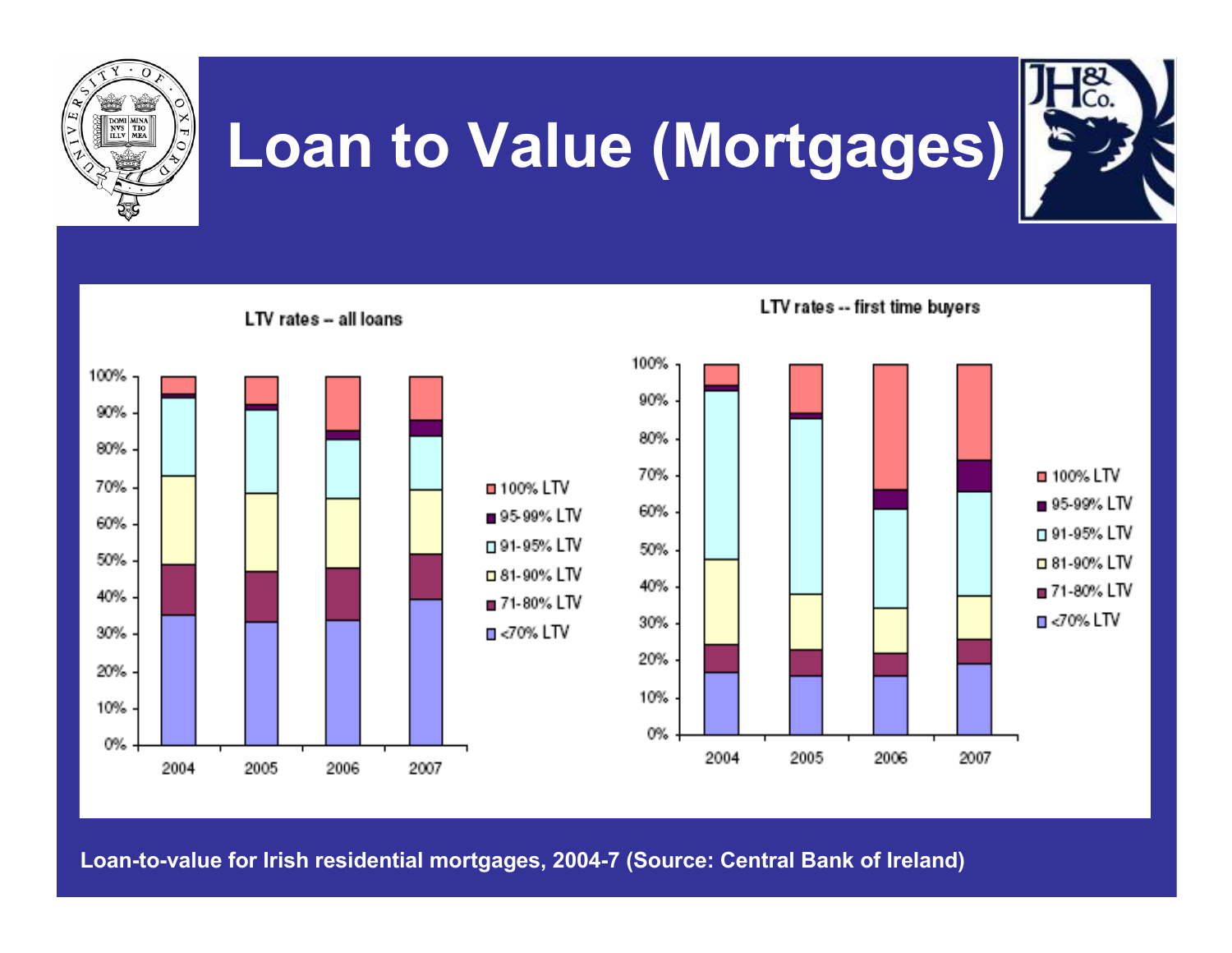

**\*Data exclude residential mortgages and can thus be taken as representing the exposure of banks to commercial property in a broad sense.Source: Annual Reports 2006** 

**Specifically the data are for: Allied Irish Banks and Irish Nationwide December 2006; Bank of Ireland March 2007;** 

**Anglo Irish Bank September 2007, estimated based on data in the 2008 annual report.**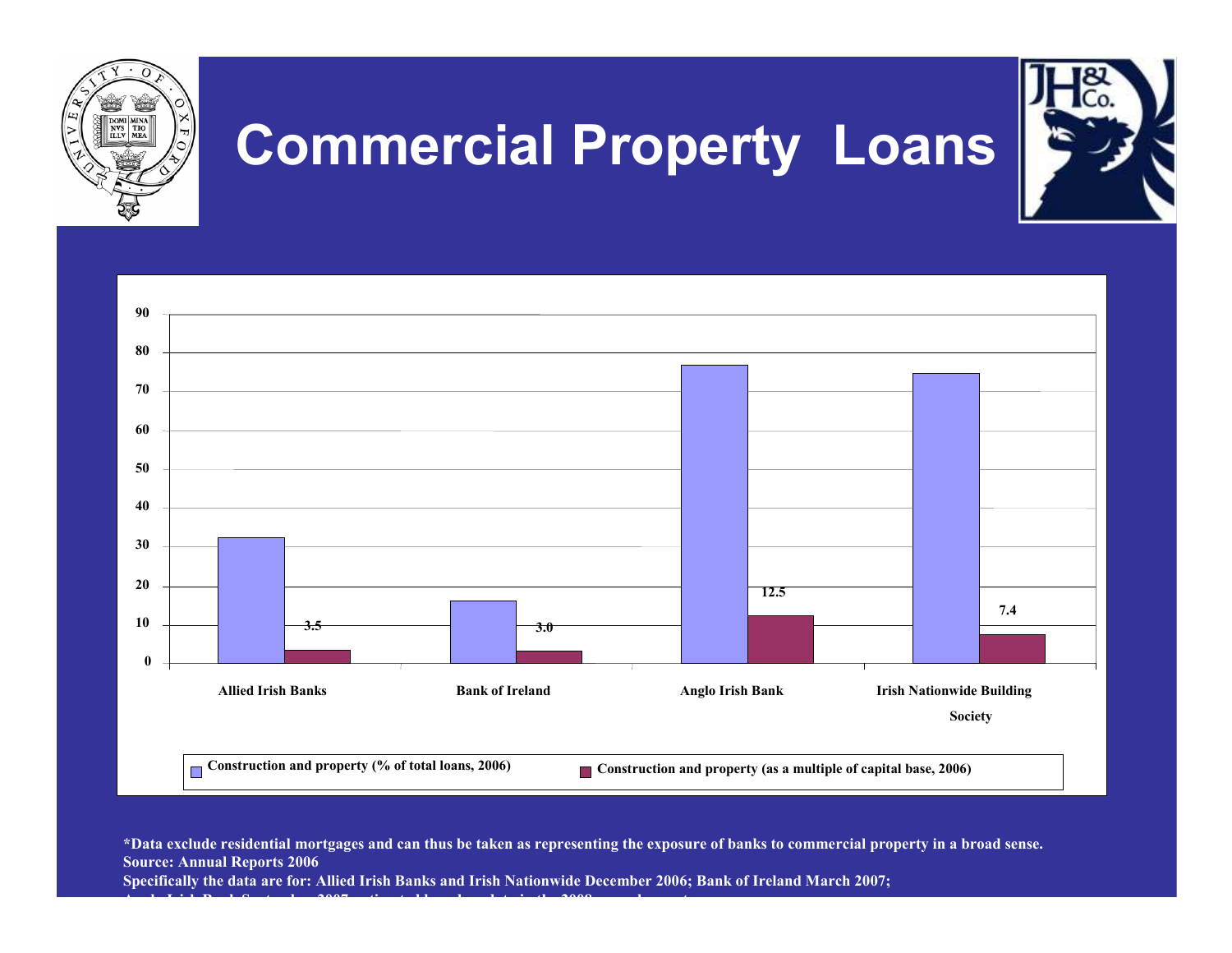

•

#### **Bank Governance Issues**



#### **Bank governance/audits failed in plain vanilla ways:**

- $\bullet$  **internal safeguards overridden to preserve market share: LTVs on residential mortgages raised; exposures to commercial real estate dangerously high (& concentrated), especially with high cross-border funding; documentation of loans poor; remuneration incentive issues;**
	- **there were (more limited) severe governance abuses involving (e.g.) loans to directors andnon-transparent liquidity management.**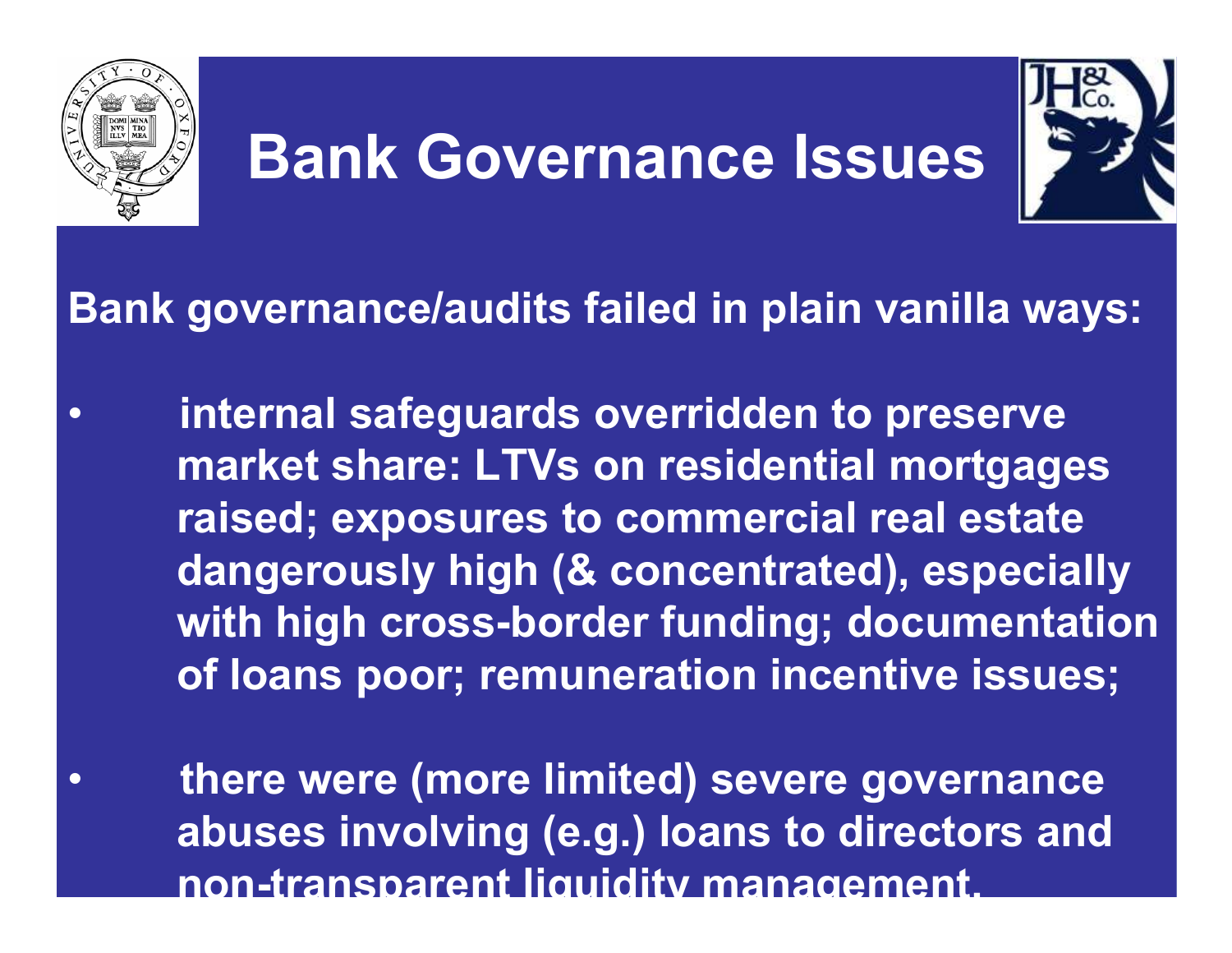

**Government Current Expenditure and Nominal GDP: Annual Changes (%) Source: O'Leary, Jim (2010), "External Surveillance of Irish Fiscal Policy during the Boom",**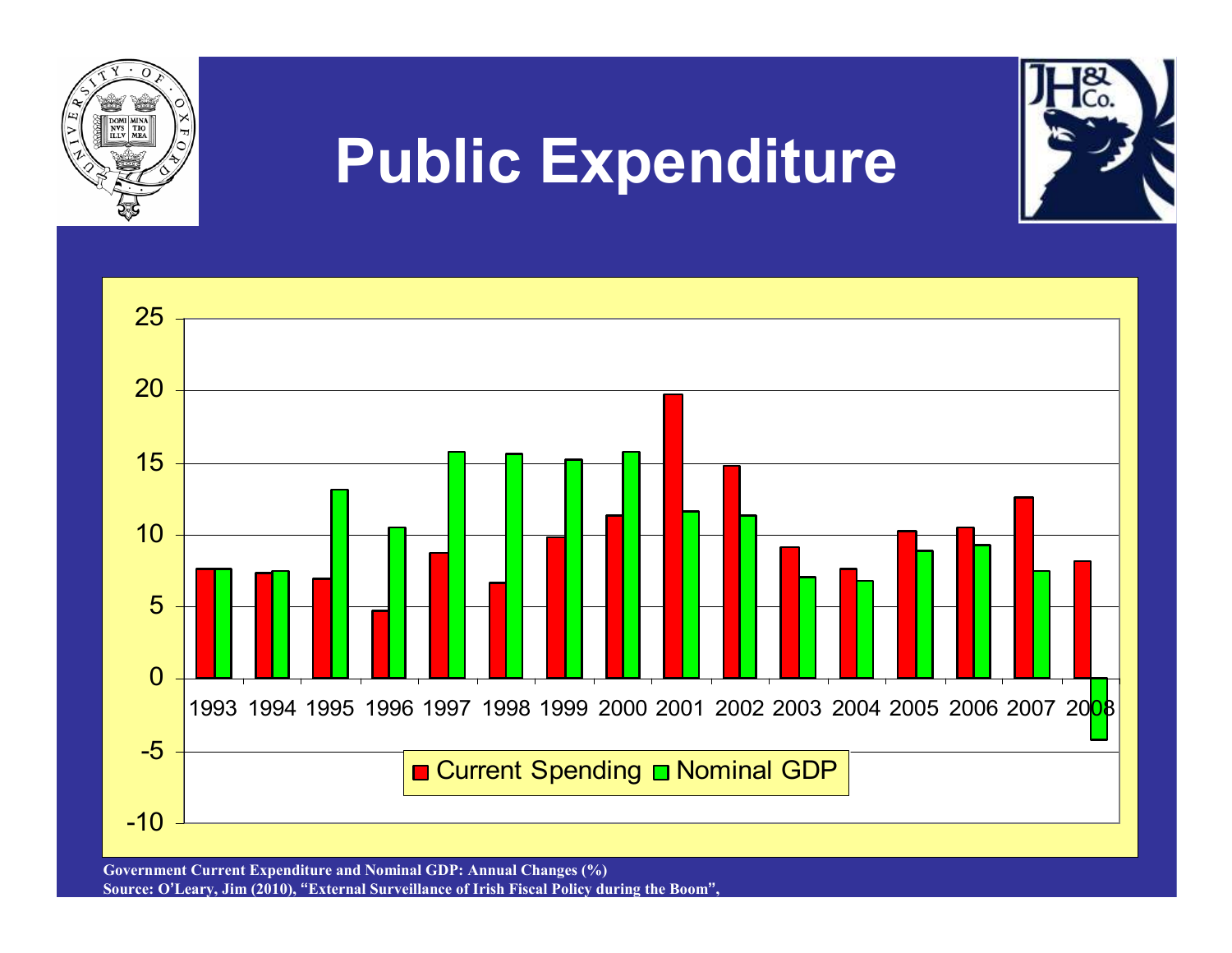

#### **Tax Revenues**





\*Customs, CAT, RPT, MVD, Ag. & Emp. Levies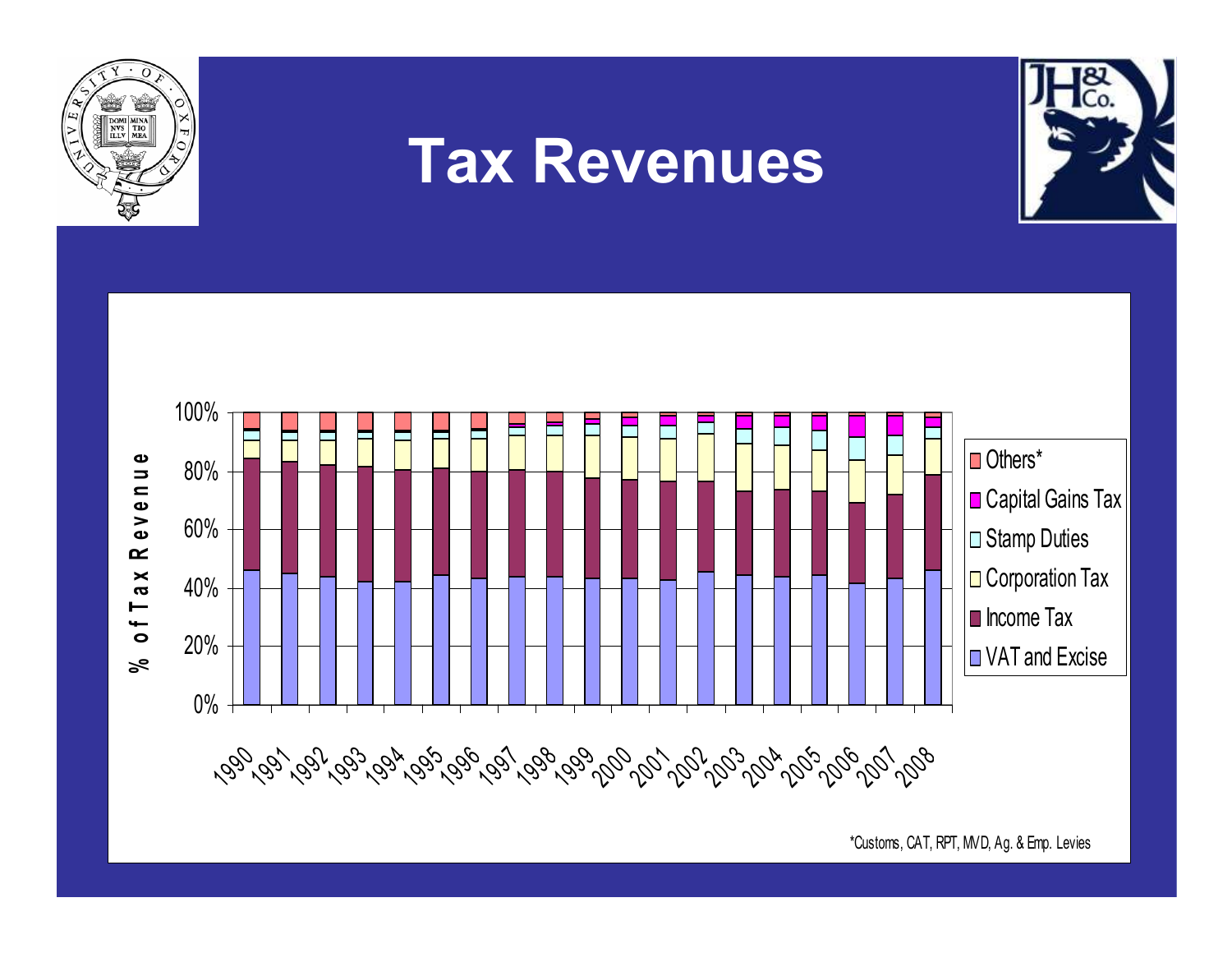

#### **Domestic Policies**



**Fiscal policy missed transience of tax boosts; fastest spending in OECD. At micro level, eroded durable parts of tax base, subsidised commercial property. Mortgage deductibility, no property tax.** 

**Bank policy emphasised competition; supervisors acted on property & liquidity, but too little too late; failed on governance; did not inform policy-makers.Approach too hands-off, and staff/skills inadequate.**

**Financial stability reports & FSSA saw soft landing. By 2006 commercial property loans, cyclical/fiscal dynamics, & governance problems ruled this out.**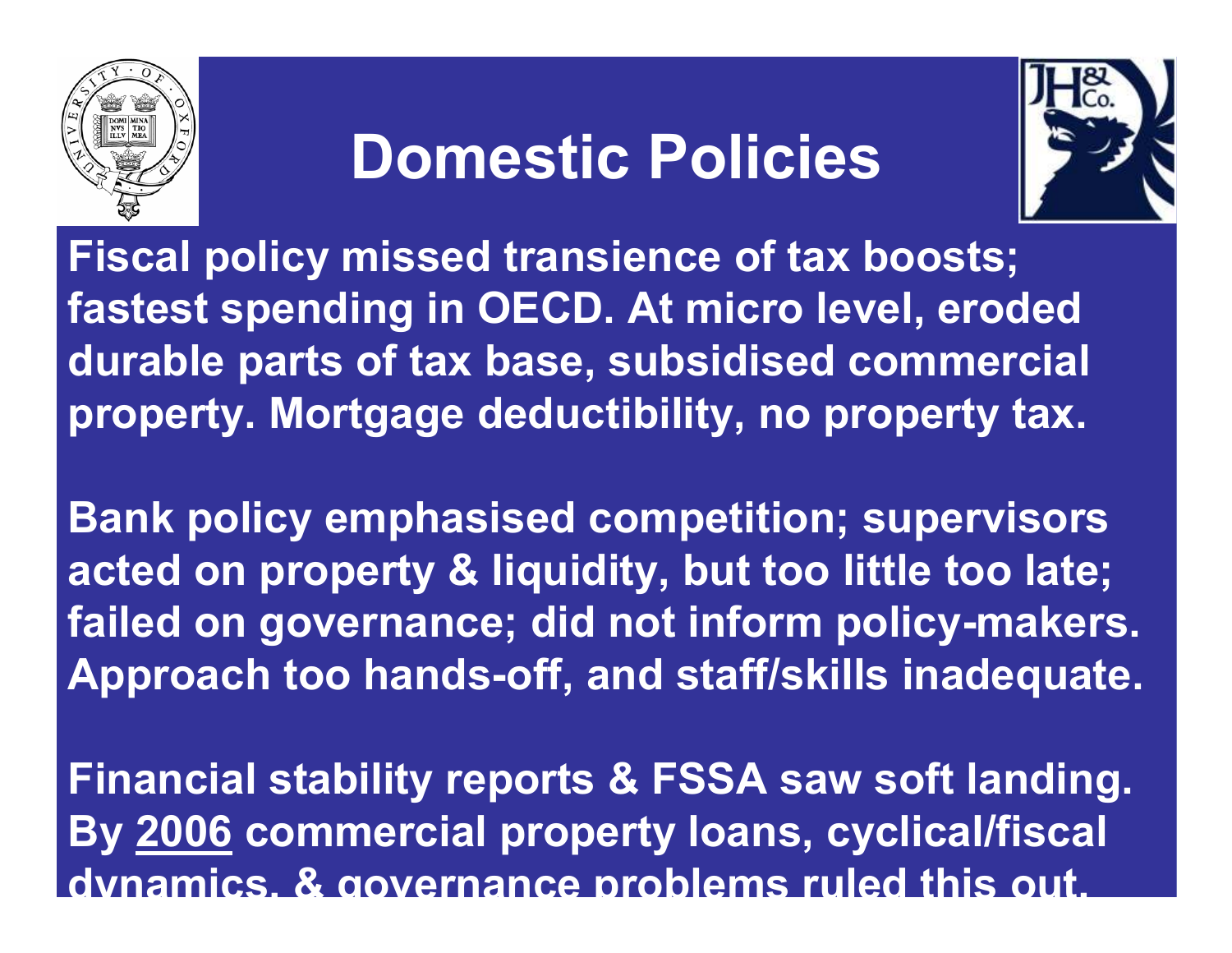

•

•

#### **Lessons for Others?**



**Euro a clear plus, but strong policy implications:**

- $\bullet$  **fiscal & prudential policies must take more account of 'mismatched' monetary conditions**
	- **'external' imbalances matter under euro while fiscal & labour market policies are national;wholesale liquidity not indivisible even in €area: thus private sector imbalances matter**
	- **Cyclically Adjusted Balance needs fine-tuning with more indicators; tax swings need analysis;consider fiscal council, and expenditure rules**